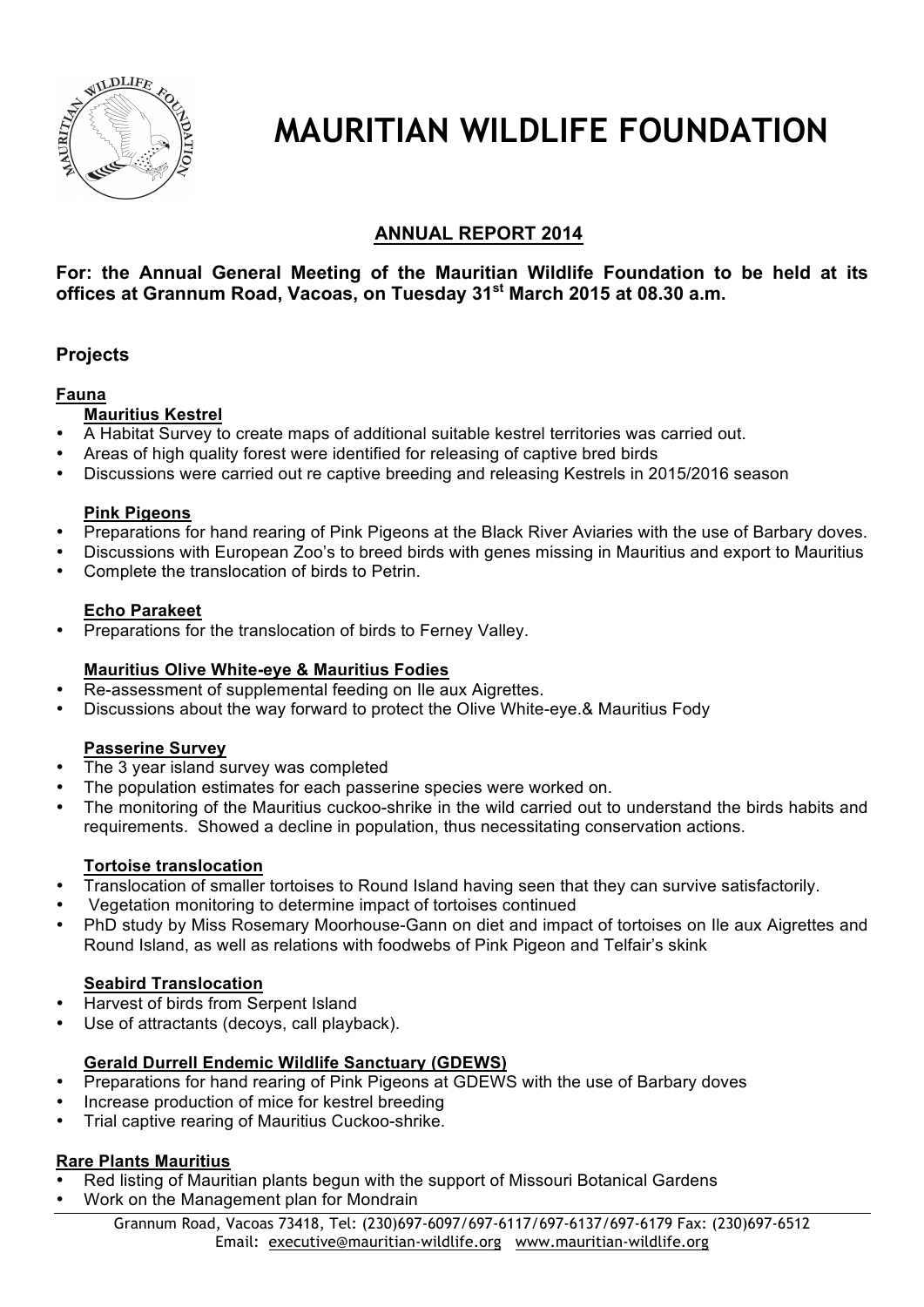## **Round Island**

- Installation of an automatic weather station
- Study and monitoring of soil erosion begun

## **Rodrigues**

Anse Quitor (DCP project)

- Ten labourers taken as trainees
- 26 persons trained in plant propagation (Jean Claude Sevathian in Rodrigues for the training)
- 36 persons trained in Ecotourism (Vikash Tatayah at the opening and did a few sessions)
- 4 Endemic gardens planned
- 2 Ha of the reserve fenced, cleared and planted
- Book on the Rodrigues plants and animals being written

#### Grande Montagne

- Brochure guide to the reserve published
- Discussions and work done towards running an ecotourism visit.
- Restoration continued

Ile Cocos and Ile aux Sables

- Seabird censuses.
- Discussions with the RRA re a field station on Ile aux Sables.

#### **Other**

- Rodrigues Fruit Bats were censused as per usual
- Grenade project clearing of land and planting completed
- Education project continued, a 2015 calendar produced from school children paintings

#### **Ferney**

- Planning for the translocation of Echo Parakeets
- Weeding and habitat restoration undertaken and on track
- Assessment undertaken for the enhancement of the tour for visitors
- Work undertaken for the planning for the implementation of an educational tour for students.

#### **Mauritius fruitbat**

• Dr Ryszard Oleksy begun a post-doctorate study on the impact of the Mauritius fruitbat on commercial fruit production, and the efficacy of mitigation measures such as lighting, pruning of trees, flags and netting.

#### **Education and Awareness**

- Learning with Nature programme reviewed by Dr Maggie Esson and changes implemented (reversed the tour path to anti clockwise, shortened the path, relocated bronzes)
- LWN tour content adapted for needs of specific categories of groups (eg students studying Travel and Tourism or for primary schools).

## **STOC (***Suivi Temporel des Oiseaux Communs)* **Project**

- Began implementation of the project in July, the project to be completed in 12 months
- Request for volunteers from the public begun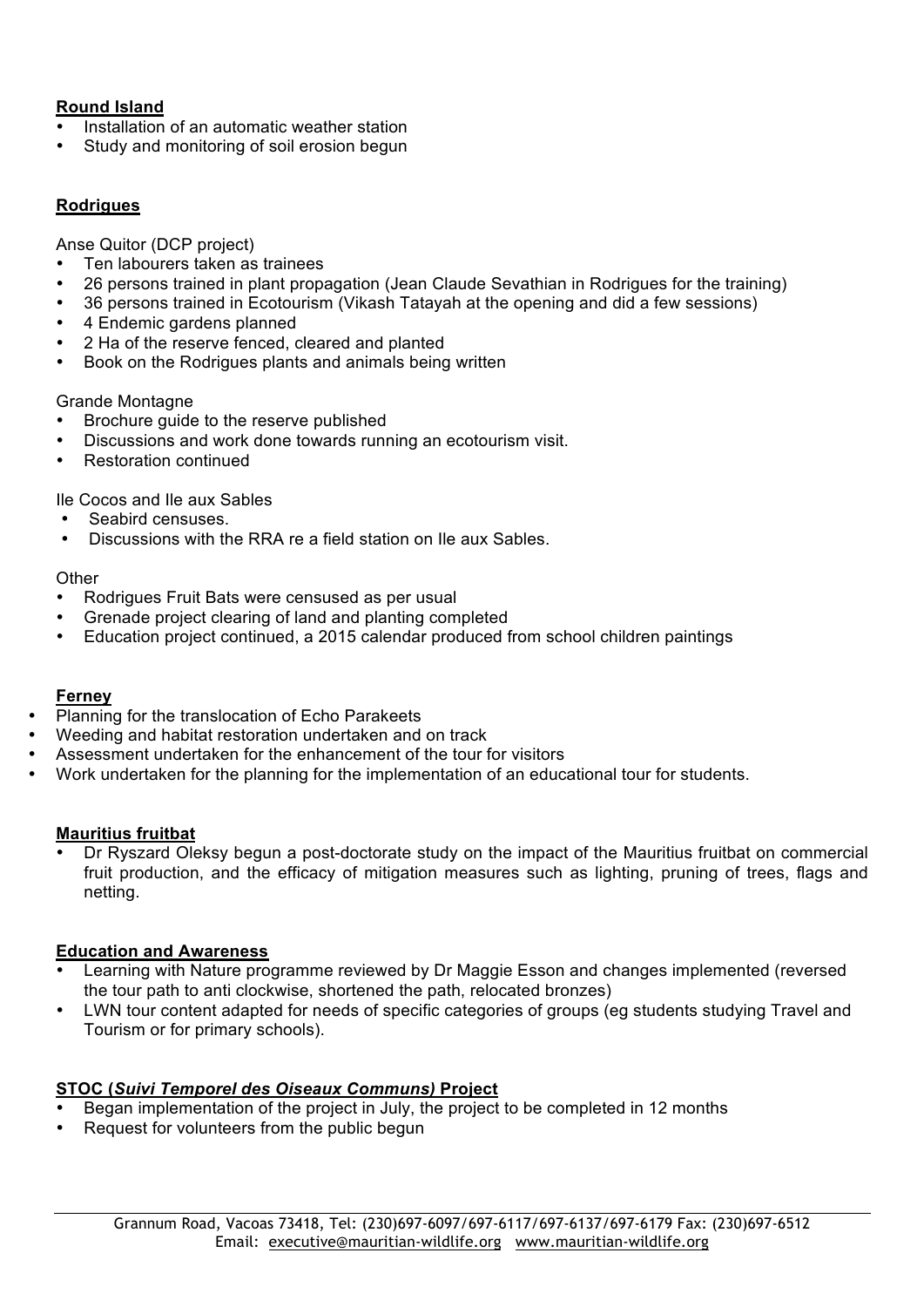## **General**

#### **Visitors & Collaborators**

#### *Missouri Botanical Gardens*

Dr Wyse Jackson visited MWF from  $14<sup>th</sup>$  to 21<sup>st</sup> February with several colleagues. A programme was organised of a mixture of site visits and meetings.

Followed by Dr Jim Miller & Dr George Schatz who were in Mauritius from the 15<sup>th</sup> to 24th October conducting a Red-Listing Course followed by an Assessment workshop.

#### *Durrell*

 $\overline{D}$  Dr Richard Young visited MWF from 21<sup>st</sup> – 28<sup>th</sup> February. He participated in site visits, gave a talk to the staff and met management. He has developed the 'Durrell index' and we discussed being able to use the Mauritian data for a 'MWF index'.

#### *International Zoo Veterinary Group*

Dr Andrew Greenwood: was in Mauritius from 23<sup>rd</sup> April to 2<sup>nd</sup> May 2014. In previous years he has visited us yearly on a consultancy to provide veterinary advice but due to funding issues he has not been for several years. During this visit he advised on a range of issues including the planned translocation of Echo Parakeets to the Ferney Valley and the future captive breeding plans.

Dr Greenwood returned on  $7<sup>th</sup>$  to 13<sup>th</sup> November 2014 accompanied by Debbie Nicolls. During this visit he advised on a range of issues including the planned translocation of Echo Parakeets to the Ferney Valley and the future captive breeding plans.

#### *Chester Zoo*

Dr Maggie Esson, Education Programmes Manager visited us from  $5<sup>th</sup>$  to 19<sup>th</sup> May 2014. She was advising on the current Learning with Nature education project and the proposed upgrading of the educational tour in the Ferney Valley. She worked closely with Dilshaad Balbolia, Head of Environmental Education while in Mauritius.

#### *Institute of Zoology, Zoological Society of London*

Dr John Ewen, Research Fellow, was in Mauritius in June 2014 on holiday with his family but during that time he advised on the projects and gave a talk. Dr Ewen is working closely with MWF for research on supplemental feeding.

Prof. Ken Norris and Dr Malcolm Nicoll moved to IOZ from Reading University in August. They were in Mauritius for their regular yearly visit in October / November 2014. This year they visited Round Island.

#### *University of Pretoria*

Prof Paul Summer and Ms Tamsyn Bean were accompanied by colleagues from the University of Fort Hare and UNISA arriving in Mauritius on  $5<sup>th</sup>$  November for ten days as a follow up visit from studies carried out in 2013. They had earlier exported equipment to Mauritius to measure soil erosion which was installed on Round Island during this visit.

#### *Other*

Staff from collaborating institutions visit MWF to assist on projects or for a professional visit.

## **Training**

## *Induction for new MWF Staff*

We now take the opportunity for field staff to attend the ESR modules but we supplemented this training, to cover subjects for all new staff, with one office based day on 27<sup>th</sup> November and one day on Ile aux Aigrettes.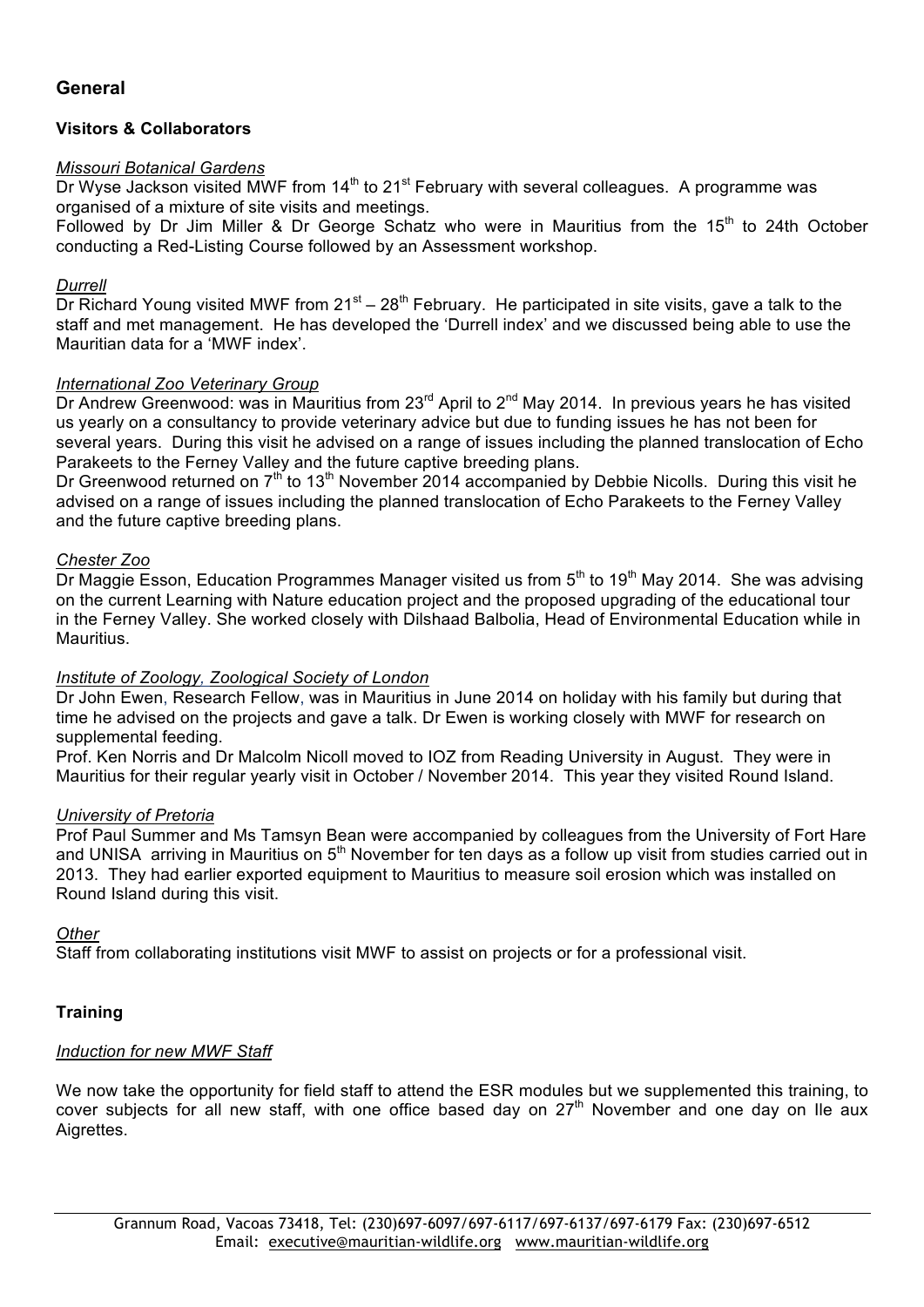#### *Endangered species recovery course*

This course ran from 1<sup>st</sup> April to 30<sup>th</sup> September with eleven full time overseas students. In addition staff from MWF attended selected modules. Two staff from Rodrigues attended one module each.

|                             | <b>MWF</b> | <b>External</b> | <b>TOTAL</b> |
|-----------------------------|------------|-----------------|--------------|
| No of attendees Module 1    |            | 11              | 12           |
| No of attendees Module 2    |            |                 |              |
| No of attendees Module 3    |            | 11              | 22           |
| No of attendees Module 4    |            |                 |              |
| No of attendees Module 5    |            |                 | 16           |
| Total no of MWF staff weeks | 14         |                 |              |
| No of MWF staff benefiting  | 10         |                 |              |

## **Presentations and Talks**

These are held when we have visitors as part of our staff capacity building and our staff also deliver talks. In 2014 the following were held:

- Dr Wyse Jackson, President of Missouri Botanical Gardens on "The Missouri Botanical Gardens: an overview of the organization and the work it carries out".
- Dr Chris Birkinshaw, Assistant Curator, Africa and Madagascar Missouri Botanical Gardens (MBG) on MBG's work in Madagascar.
- Dr Richard Young, Head of Conservation Science, Durrell Wildlife Conservation Trust, Co-Chair IUCN SSC Small Mammal Specialist Group on "The Durrell Index – measuring and communicating conservation actions and impacts".
- Dan Lay, Herpetology Department Supervisor at Durrell Wildlife Conservation Trust on the work in the herpetology department at Durrell's headquarters in Jersey, particularly the ex-situ work with Mauritian reptile species.
- Dr Andrew Greenwood, International Wildlife Veterinarian, International Zoo Veterinary Group held discussions on veterinary issues.
- Dr Maggie Esson, Education Programmes Manager, Chester Zoo on how education supports conservation, the objectives of education at the Zoo and what messages this aims to communicate.
- Dr John Ewen, Research Fellow, Institute of Zoology, Zoological Society of London & Co-Chair of the Hihi *Notiomystis cincta* Recovery Group and
- Dr Claudia Carraro, Veterinarian, disease risk analysis, release of regent honeyeaters *Anthochaera phrygia*, Australia on disease risk management in reintroduction biology.
- Mr Charlie Gardner, PhD candidate at the Durrell Institute of Conservation and Ecology (DICE), University of Kent, whose research is focused on reconciling conservation and development in Madagascar's rapidly expanding protected area system on creating new protected areas in Madagascar.
- Endangered Species Recovery (ESR) course students presented their projects.
- Dr Nik Cole, Reptile Conservation Manager on 'Searching for Lost Species: Seychelles and the Caribbean'
- Prof Ken Norris, Director of Science & Dr Malcolm Nicoll, Senior Research Fellow, both from the Institute of Zoology, London presenting various projects the speakers have been involved in & future issues that are likely to affect Mauritius conservation
- Tamsyn Bean, MSc Student from the University of Pretoria, South Africa on 'Erosion phenomena on Round Island'
- Prof. Paul Summer, University of Pretoria, South Africa, on 'Rainfall erosivity on Mauritius: an overview'
- Mr Jeff Dawson, Amphibian officer, Durrell Wildlife Conservation Trust on his work to address the amphibian crisis.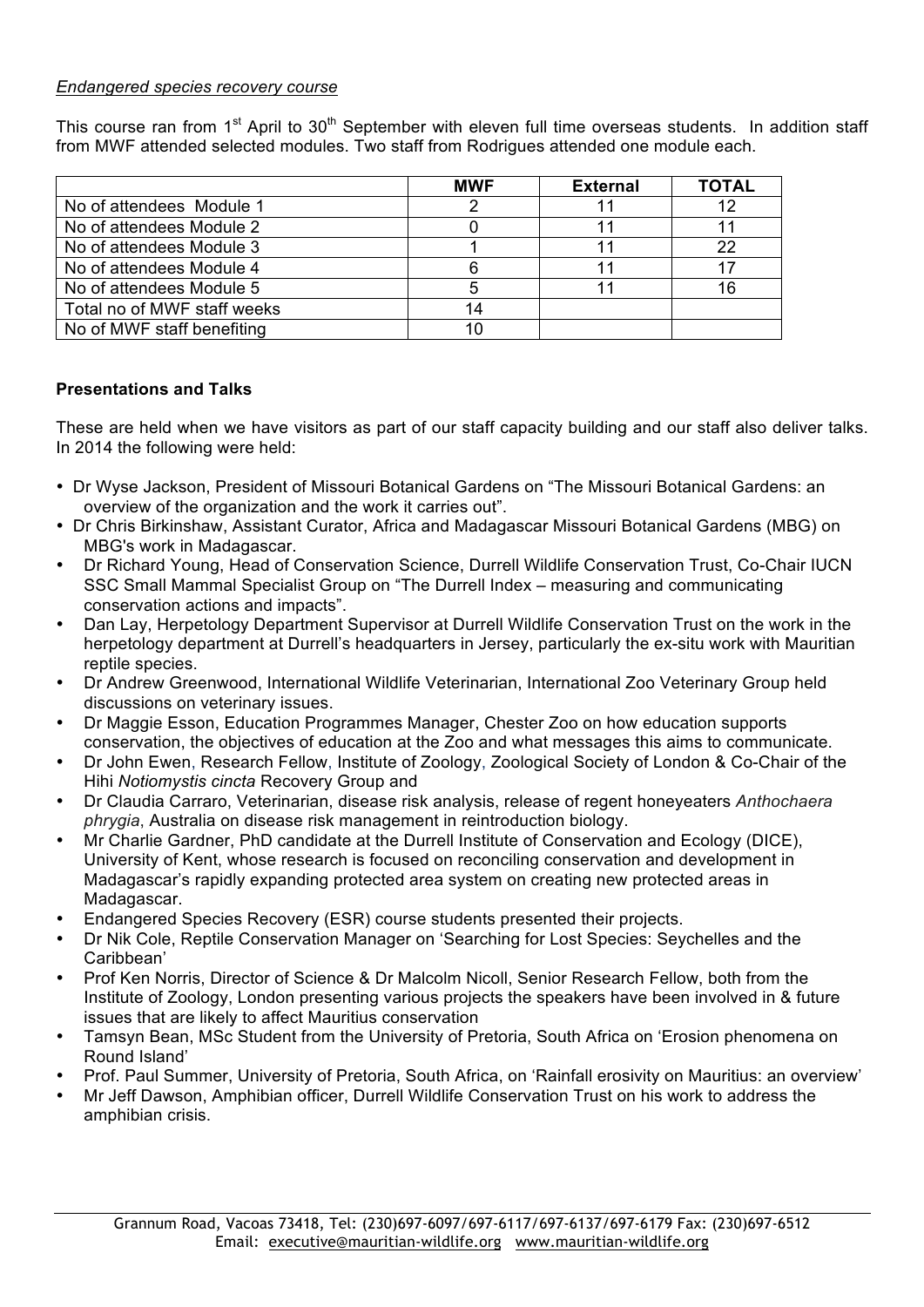## **Events, Media and Communication**

#### *Filming & DVD's*

The DVD prepared in 2013 on the Rodrigues Fruit Bat was distributed in 2014 and shown in Rodrigues in schools and community centres.

Paradise Island, back from the brink, *a* DVD filmed by Yasmin White in July 2013 on Ile aux Aigrettes, has won the Award for Best Amateur Film at the 2014 Wildlife Conservation Film Festival (WCFF) held in New York, USA.

#### *'MWF Files' articles*

Continue to be published on the Osmose page of L'Express and are available on our website.

#### *Facebook*

The MWF Facebook page has been much more active in 2014.

#### *Publishing Books*

The Native Plants and Animals of Mauritius was reprinted after an extensive review in October 2014. The book by Jacques de Speville on birds of Mauritius and Rodrigues has been printed and is in book stores. MWF collaborated with Jacques for the writing of the book.

#### **Government Relations**

A General Election was held on the 10<sup>th</sup> December 2014, which resulted in a change of governing party and a new Minister for Agro Industry.

#### **Flat Island Vision**

We mentioned our conservation recommendations for Flat Island at relevant meetings during the year.

#### **Financial Matters**

Accounts

- The backlog in the accounts department caused by the change of accounting system was finally cleared in 2014
- The audited accounts were signed off in October 2014
- The financial situation improved as a result of having reduced staffing in previous years and only spending on essentials with a reduction in Capital Expenditure. Income levels improved due to obtaining two major grants (DCP for Rodrigues *(Anse Quitor)* and UNDP for Mauritius *(Ferney Valley)*). CSR funding was maintained.
- Government Debtors were maintained at the same level
- Income in advance has improved due to the DCP and UNDP grants.
- The cash flow has been managed and no additional overdraft facility was required.
- A review of the allocation of duties and the procedures needed for the Accounts Department to streamline all the reporting and accounting requirements was begun.

#### Fundraising

#### *CSR*

The amount raised from CSR funders in 2014 was nearly Rs 13m maintaining the revenue at 2013 levels. This sector is increasingly competitive and demanding needing regular contact with funders, CSR activities organised and regular reports submitted.